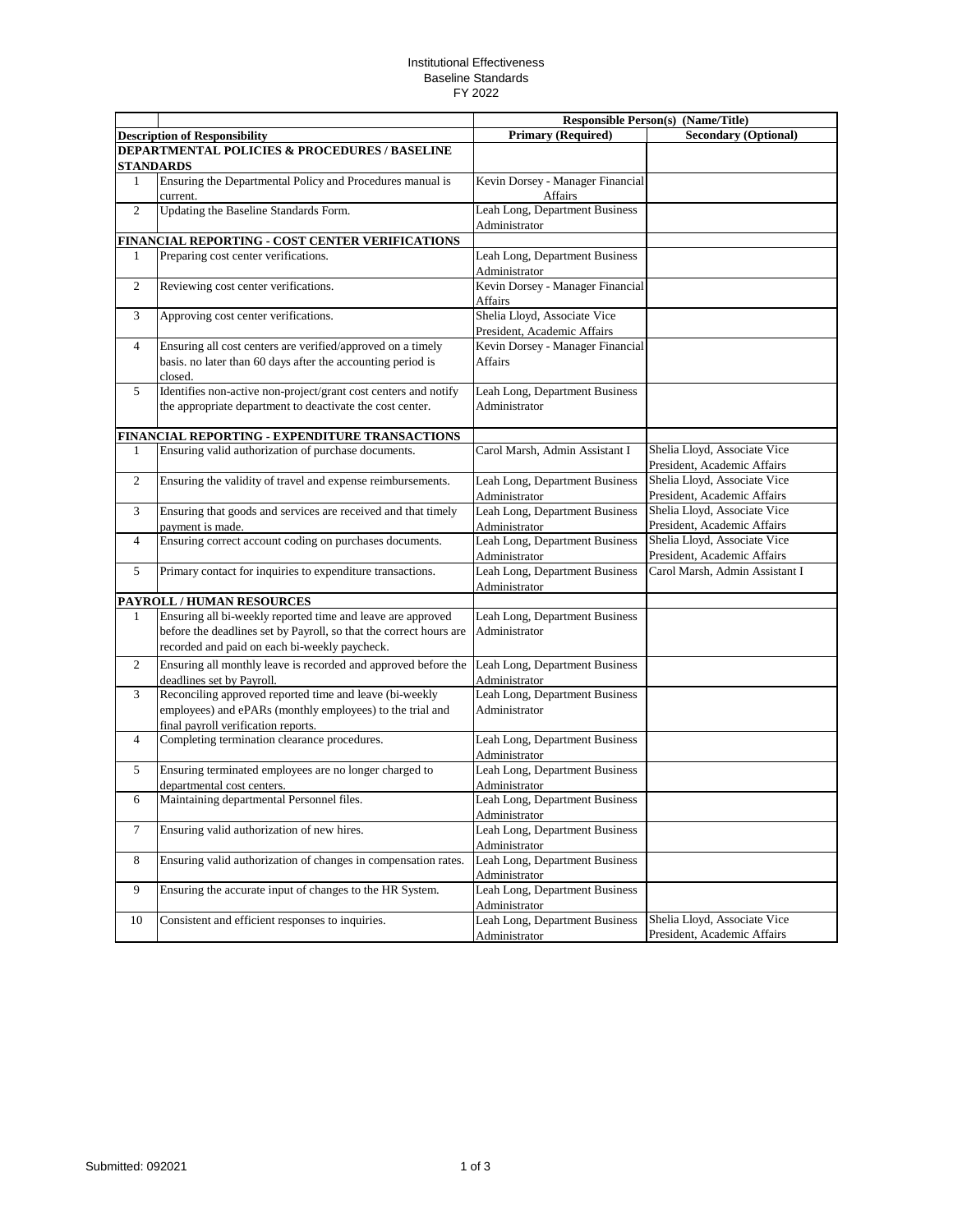## Institutional Effectiveness Baseline Standards FY 2022

|                |                                                                                                                                        |                                                             | Responsible Person(s) (Name/Title)                              |
|----------------|----------------------------------------------------------------------------------------------------------------------------------------|-------------------------------------------------------------|-----------------------------------------------------------------|
|                | <b>Description of Responsibility</b>                                                                                                   | <b>Primary (Required)</b>                                   | <b>Secondary (Optional)</b>                                     |
|                | <b>CASH HANDLING</b>                                                                                                                   |                                                             |                                                                 |
| $\mathbf{1}$   | Collecting cash, checks, etc.                                                                                                          | Leah Long, Department Business<br>Administrator             |                                                                 |
| $\overline{c}$ | Prepares Departmental Deposit Form.                                                                                                    | Leah Long, Department Business<br>Administrator             |                                                                 |
| 3              | Approves Departmental Deposit Form.                                                                                                    | Shelia Lloyd, Associate Vice<br>President, Academic Affairs |                                                                 |
| $\overline{4}$ |                                                                                                                                        | Leah Long, Department Business                              |                                                                 |
|                | Transports deposit to the Cashiers Office.                                                                                             | Administrator                                               |                                                                 |
| 5              | Preparing Journal Entries.                                                                                                             | Kevin Dorsey - Manager Financial<br><b>Affairs</b>          |                                                                 |
| 6              | Verifying deposits posted correctly in the Finance System.                                                                             | Leah Long, Department Business<br>Administrator             |                                                                 |
| $\overline{7}$ | Adequacy of physical safeguards of cash receipts and<br>equivalent.                                                                    | Leah Long, Department Business<br>Administrator             |                                                                 |
| 8              | Ensuring deposits are made timely.                                                                                                     | Shelia Lloyd, Associate Vice                                |                                                                 |
|                |                                                                                                                                        | President, Academic Affairs                                 |                                                                 |
| 9              | Ensuring all employees who handle cash have completed Cash<br>Security Procedures or Cash Deposit and Security Procedures<br>training. | Shelia Lloyd, Associate Vice<br>President, Academic Affairs |                                                                 |
| 10             | Updating Cash Handling Procedures as needed.                                                                                           | Shelia Lloyd, Associate Vice                                |                                                                 |
|                | Consistent and efficient responses to inquiries.                                                                                       | President, Academic Affairs                                 |                                                                 |
| 11             |                                                                                                                                        | Leah Long, Department Business<br>Administrator             |                                                                 |
|                | PETTY CASH                                                                                                                             |                                                             |                                                                 |
| 1              | Preparing petty cash disbursements.                                                                                                    | NA                                                          |                                                                 |
| $\overline{c}$ | Ensuring petty cash disbursements are not for more than \$100.                                                                         | NA                                                          |                                                                 |
| 3              | Ensuring petty cash disbursements are made for only authorized NA<br>purposes.                                                         |                                                             |                                                                 |
| $\overline{4}$ | Approving petty cash disbursements.                                                                                                    | <b>NA</b>                                                   |                                                                 |
| 5              | Replenishing the petty cash fund timely.                                                                                               | NA                                                          |                                                                 |
| 6              | Ensuring the petty cash fund is balanced after each<br>disbursement.                                                                   | NA                                                          |                                                                 |
|                | <b>CONTRACT ADMINISTRATION</b>                                                                                                         |                                                             |                                                                 |
| 1              | Ensuring departmental personnel comply with contract                                                                                   | Shelia Lloyd, Associate Vice                                | Kevin Dorsey - Manager Financial                                |
|                | administration policies/procedures.                                                                                                    | President, Academic Affairs                                 | Affairs                                                         |
|                | <b>PROPERTY MANAGEMENT</b>                                                                                                             |                                                             |                                                                 |
| 1              | Performing the annual inventory.                                                                                                       | Leah Long, Department Business<br>Administrator             |                                                                 |
| $\overline{c}$ | Ensuring the annual inventory was completed correctly.                                                                                 | Leah Long, Department Business<br>Administrator             |                                                                 |
| 3              | Tagging equipment.                                                                                                                     | <b>Information Technology</b>                               | Paul Tichnor                                                    |
| $\overline{4}$ | Approving requests for removal of equipment from campus.                                                                               | Shelia Lloyd, Associate Vice<br>President, Academic Affairs | Dr. Shelia Lloyd, Associate Vice<br>President, Academic Affairs |
|                | <b>DISCLOSURE FORMS</b>                                                                                                                |                                                             |                                                                 |
| 1              | Ensuring all employees with purchasing influence complete the<br>annual Related Party disclosure statement online.                     | Leah Long, Department Business<br>Administrator             |                                                                 |
| $\overline{c}$ | Ensuring all full time, benefits eligible, exempt faculty and staff<br>complete the Consulting disclosure statement online.            | Leah Long, Department Business<br>Administrator             |                                                                 |
| 3              | Ensuring that all Principal and Co-Principal Investigators                                                                             | Leah Long, Department Business                              |                                                                 |
|                | complete the annual Conflict of Interest disclosure statement for<br>the Office of Research and Sponsored Programs                     | Administrator                                               |                                                                 |
|                | <b>RESEARCH ADMINISTRATION</b>                                                                                                         |                                                             |                                                                 |
| 1              | Verifies that all grant cost centers contain positive budgetary<br>balances.                                                           | NA                                                          |                                                                 |
|                |                                                                                                                                        |                                                             |                                                                 |